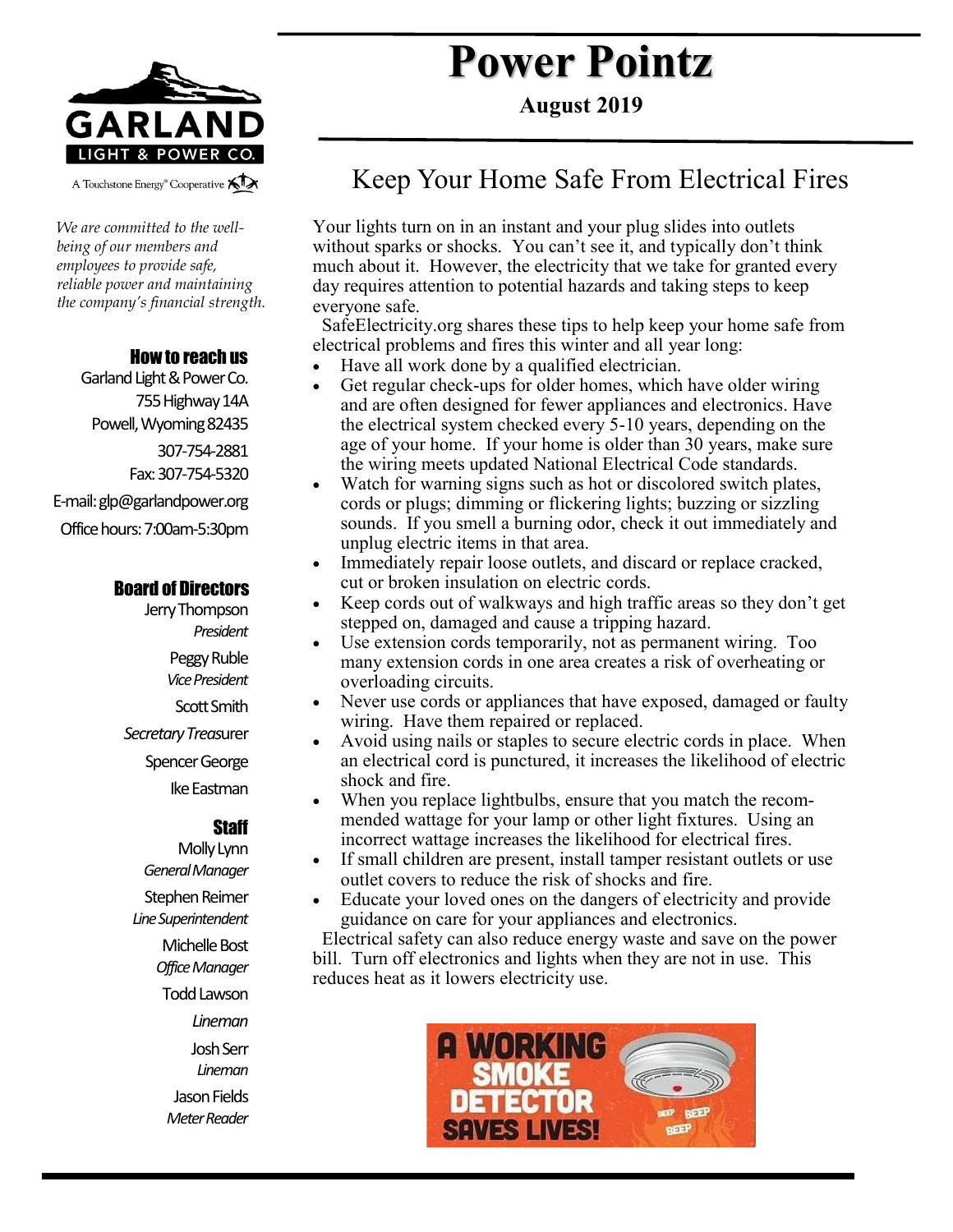### Go green with big-ticket renovations

Going "green" means living in a way that's friendly to the planet. But it also means keeping a little more "green" in your pocket by living more efficiently.

 Even if finances are keeping you from making over your whole house so it's more energy efficient, you can convert it a little bit at a time.

 Next time you need to replace an appliance or other home product, consider an eco-friendly choice. Here are some suggestions for going green at home:

- When replacing major appliances, it pays to buy those that are Energy Star qualified. These are significantly more efficient than other models so they're cheaper to operate.
- Buy appliances with "energy saver" options. New dishwashers and washing machines, for example, use less water than older models and let you choose load size and water temperature. Turn off your dishwasher's heated cycle, and choose a clothes dryer that automatically shuts off when it senses that clothes are dry.
- Place the dishwasher and refrigerator on opposite sides of the kitchen so the heat from the dishwasher won't force the refrigerator to work harder. Resist the temptation to store an extra freezer or refrigerator in the garage, where the extreme heat and cold will force it to work so hard it will send your energy bills soaring.
- When it's time to replace windows, go with double-or-triple pane glass. These models cost more than your single-pane windows, but they prevent your heated or air-conditioned air from leaking outside, so you'll save money on your energy bills.

## 10 Ways to Save Energy

- 1. Seal and insulate. Seal air leaks and properly insulate. These are always the first steps for reducing energy waste, saving up to 20 percent on heating and cooling bills and increasing home comfort.
- 2. Turn it off. Turn off all lights, appliances and electronics when not in use.
- 3. Use window coverings. Use your window shades, blinds and draperies to keep the warm sunshine out during the summer months.
- 4. Program it. A programmable thermostat, properly programmed, can save up to 10 percent on cooling and heating costs.
- 5. Buy ENERGY STAR products. Look for the ENERGY STAR label, the symbol of quality and energy efficiency, on a wide range of consumer products to save up to 30 percent on related electricity costs.
- 6. Use improved light bulbs. New and improved light bulbs reduce energy use from one-third to as much as 80 percent with today's increasing number of energy-efficient halogen incandescents, compact fluorescents and LEDs.
- 7. Clean and change filters. Clean or change furnace filters regularly. A dirty filter will slow down air flow and make the system run longer to keep you cool. Schedule an air conditioning checkup to ensure it's running efficiently.
- 8. Reduce water temperature. Reduce water heater temperature to 120 degrees to save energy and money on heating water. Turning down the water heater thermostat also can prevent scalding, which is great for households with young children.
- 9. Do laundry with cold water. Wash clothes in cold water to save an average of \$63 a year.
- 10. Control the flow. Use low-flow faucets and shower heads to save on water heating and water consumptions.

This institution is an equal opportunity provider and employer.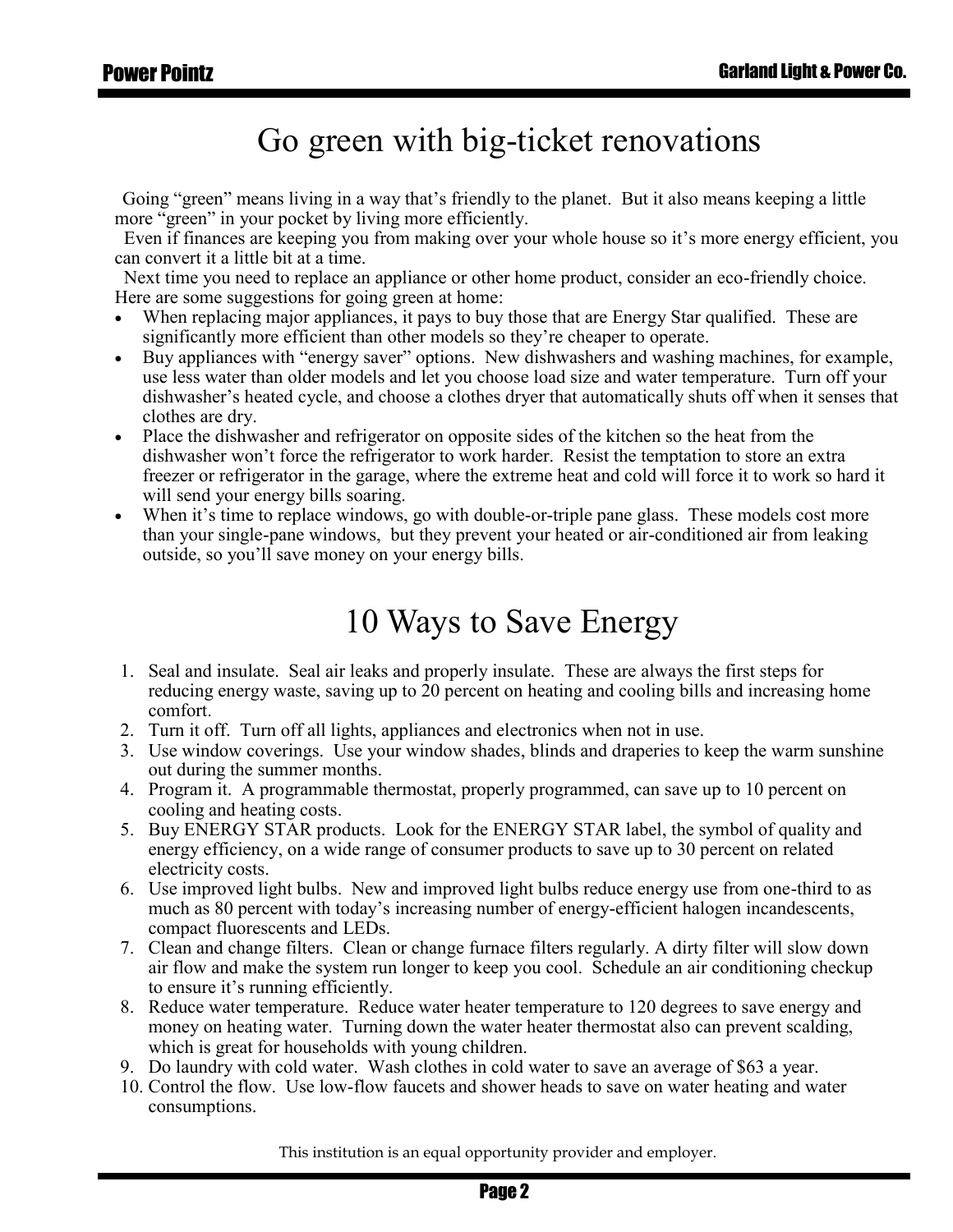## Give a wedding gift that promotes energy-efficiency

What gift could be nicer for a newlywed than one that helps a new couple save energy and money?

Here are a few ideas.

811

- Microwave ovens and slow cookers use less energy than the oven or stovetop to cook meals, and they often require less effort.
- Wrap up an electric blanket as a gift to help the new couple stay warm in the winter and reduce heating bills. Choose one with an automatic shutoff for safety.
- If your friends have asked for bathroom fixtures, choose a lowflow showerhead, which uses up to 50 percent less hot water than a regular model, often without reducing the quality of the shower.
- Give a programmable thermostat. It not only will help the new couple save money and energy, but newer models have tons of bells and whistles that can be fun to tinker with as the newlyweds start to automate their new home.



## Don't forget to call 811

 Building a deck? Planting a tree? Installing a mailbox? 811 is the number you should call before you begin any digging project.

 Every digging job requires a call, even small projects like planting trees or shrubs. If you hit an underground utility line while digging, you can harm yourself or those around you, disrupt services to an entire neighborhood and potentially be responsible for repair cost.

 Remember 48 hours notice is required before you start to dig.

### Summer Hours

Garland Light & Power is changing to a 4/10 work week from April 29 to Oct 4

Hours of operation will be: 7:00 a.m. to 5:30 p.m. Monday through Thursday Closed on Fridays

Standby crews will be available from Friday through Sunday for outage situations by calling:

#### 754-2881

Page 3